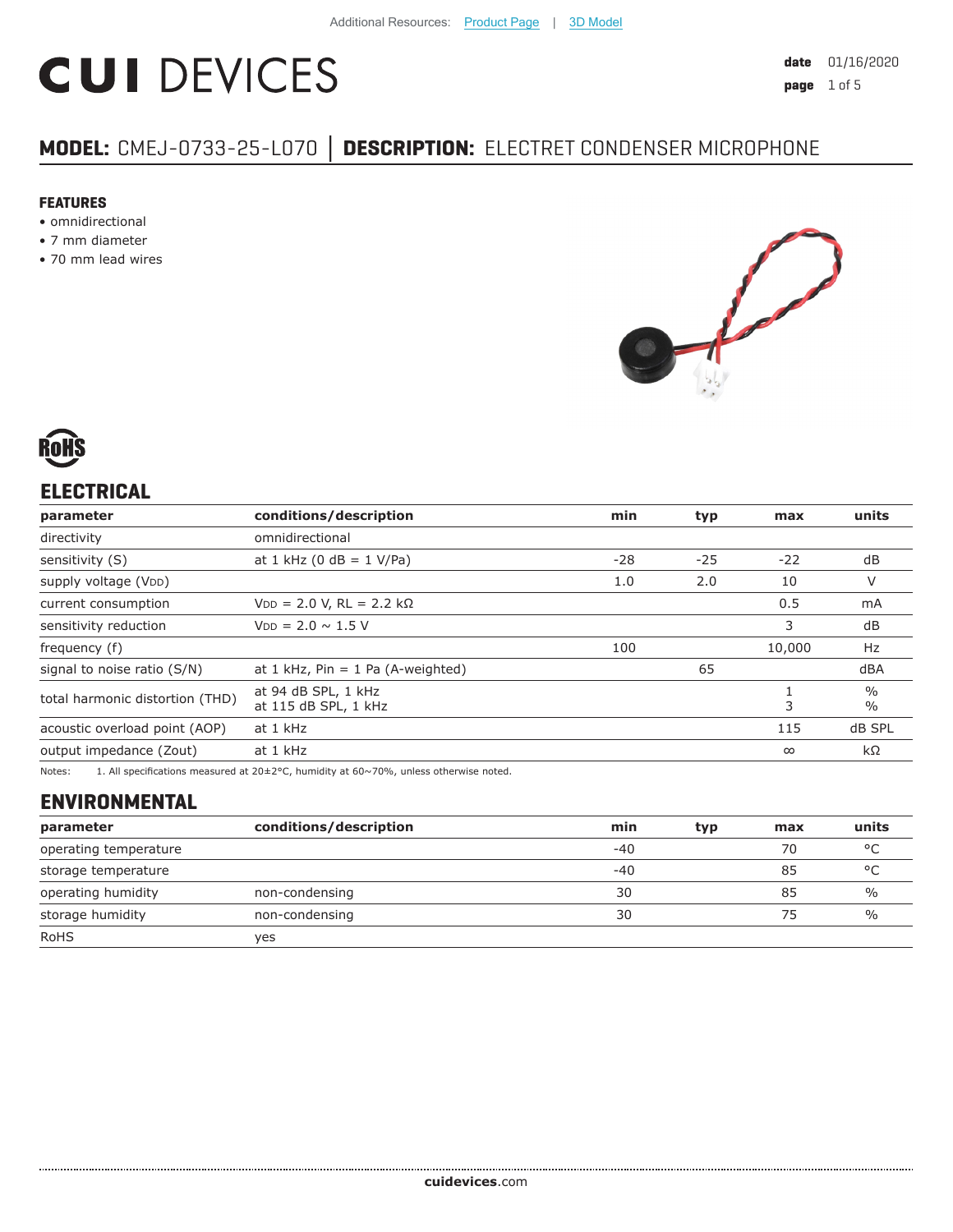#### **MECHANICAL**

| parameter     | conditions/description                                               | min | typ | max | units |
|---------------|----------------------------------------------------------------------|-----|-----|-----|-------|
| dimensions    | $Ø7.0 \times 3.3$                                                    |     |     |     | mm    |
| acoustic port | top                                                                  |     |     |     |       |
| terminals     | wire leads with connector; mates with CJT A1251 Series or equivalent |     |     |     |       |
| weight        |                                                                      |     | 0.4 |     |       |
|               |                                                                      |     |     |     |       |

#### **MECHANICAL DRAWING**

units: mm tolerance: ±0.2 mm

wire: UL 1571, 32 AWG connector: CJT A1251H-2P terminal: CJT A1251-TP

| WIRE CONNECTIONS |                   |                 |  |
|------------------|-------------------|-----------------|--|
| TERM.            | <b>WIRE COLOR</b> | <b>FUNCTION</b> |  |
|                  | Red               | Output $(+)$    |  |
|                  | Black             | $GND$ $(-)$     |  |

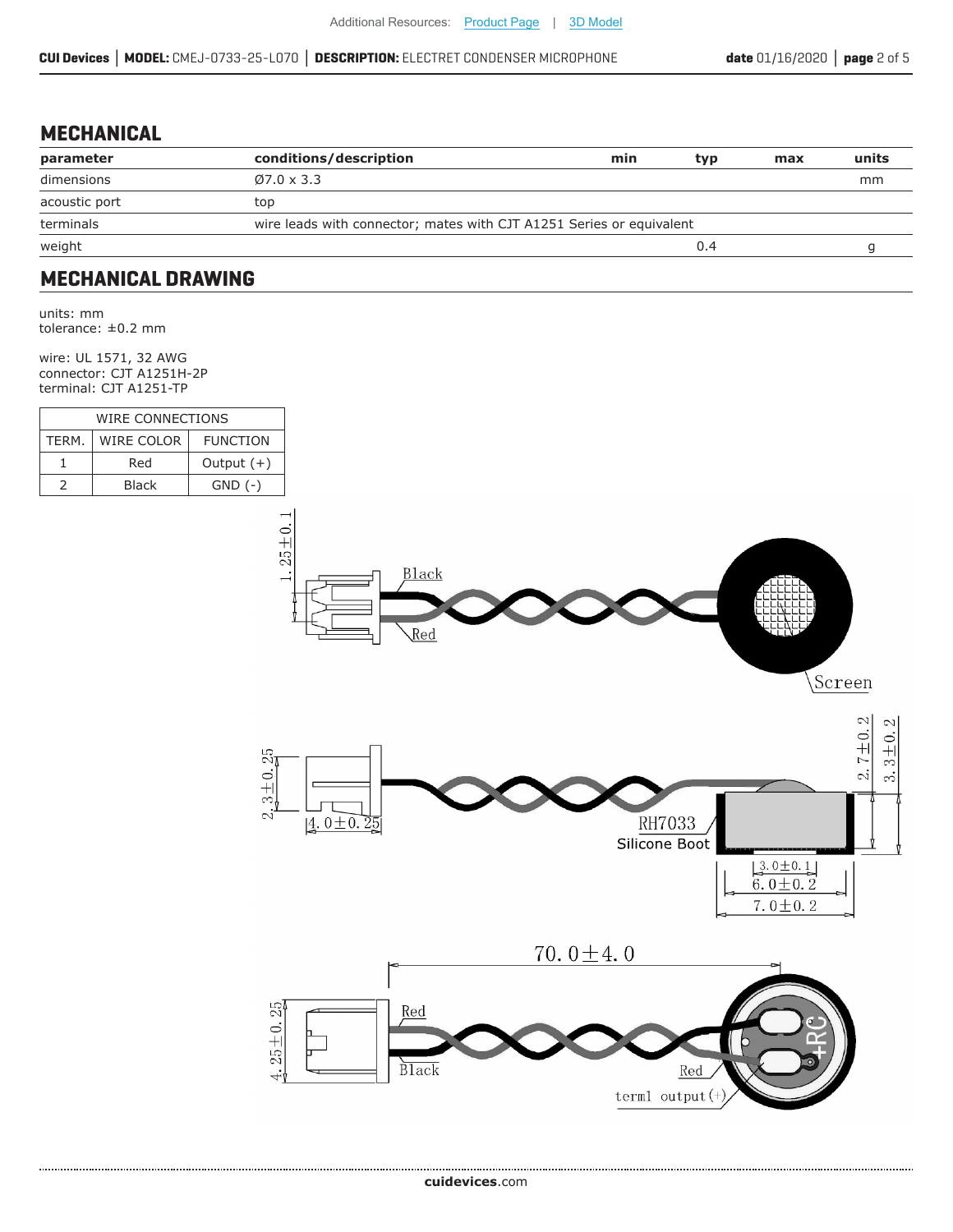### **FREQUENCY RESPONSE CURVE**



#### **APPLICATION CIRCUIT**

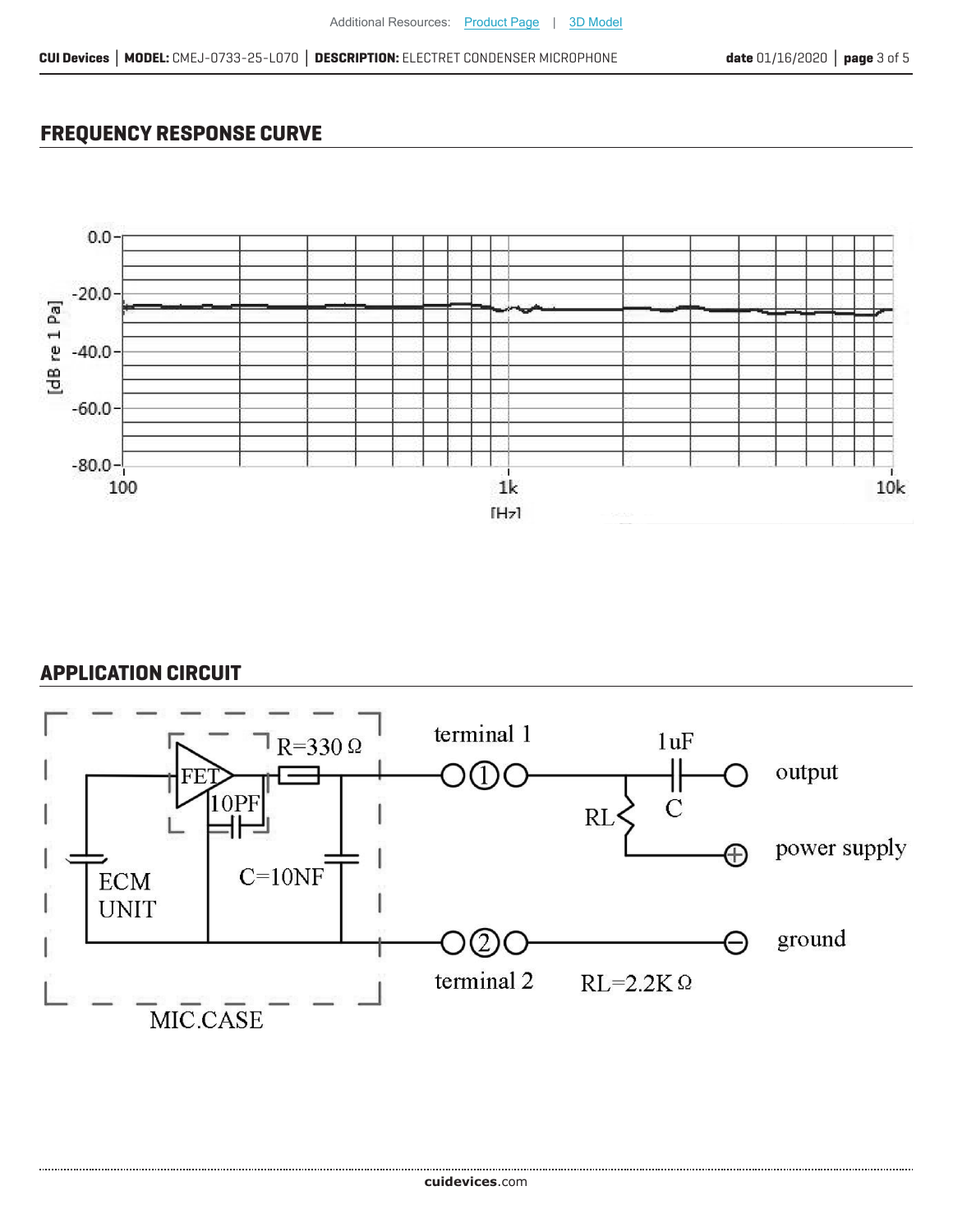#### **PACKAGING**

Carton QTY: 4,000 pcs